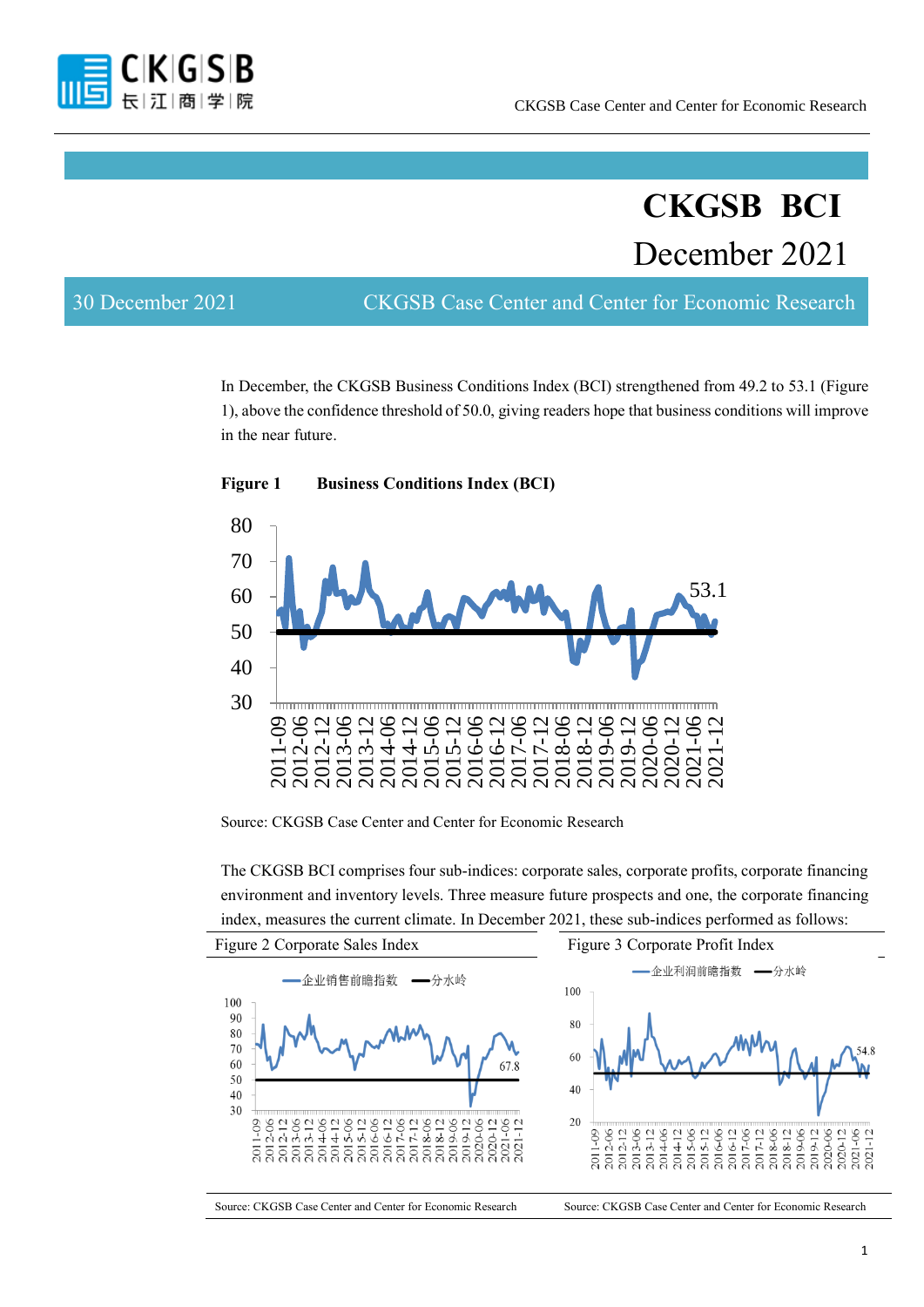

This month, all four rose. The corporate sales index rose from 66.5 to 67.8 (Figure 2), and the corporate profit index rose from 47.1 to 54.8, a clear rebound from last month (Figure 3).



Source: CKGSB Case Center and Center for Economic Research Source: CKGSB Case Center and Center for Economic Research

Corporate financing prospects bounced back somewhat, with the index up from 43.9 to 47.1 this month (Figure 4), but still below the confidence threshold. The inventory index registered a slight improvement from 41.3 to 41.9 this month (Figure 5). In terms of these two indices, our sample companies have given a persistently negative outlook since our survey began in 2012.

Aside from the main BCI, we also forecast costs, prices, investment and recruitment demand over the next six months. We begin with costs:



Source: CKGSB Case Center and Center for Economic Research Source: CKGSB Case Center and Center for Economic Research

The CKGSB BCI labor cost forecast fell marginally, from 84.2 to 83.4. The overall costs forecast fell from 88.6 to 84.9. See Figures 6 and 7 for more.

Turning to prices, the consumer price forecast fell from 57.1 to 53.4 (Figure 8) while the producer price index continued to head south from 51.8 to 49.6 (Figure 9), a reading below the confidence index.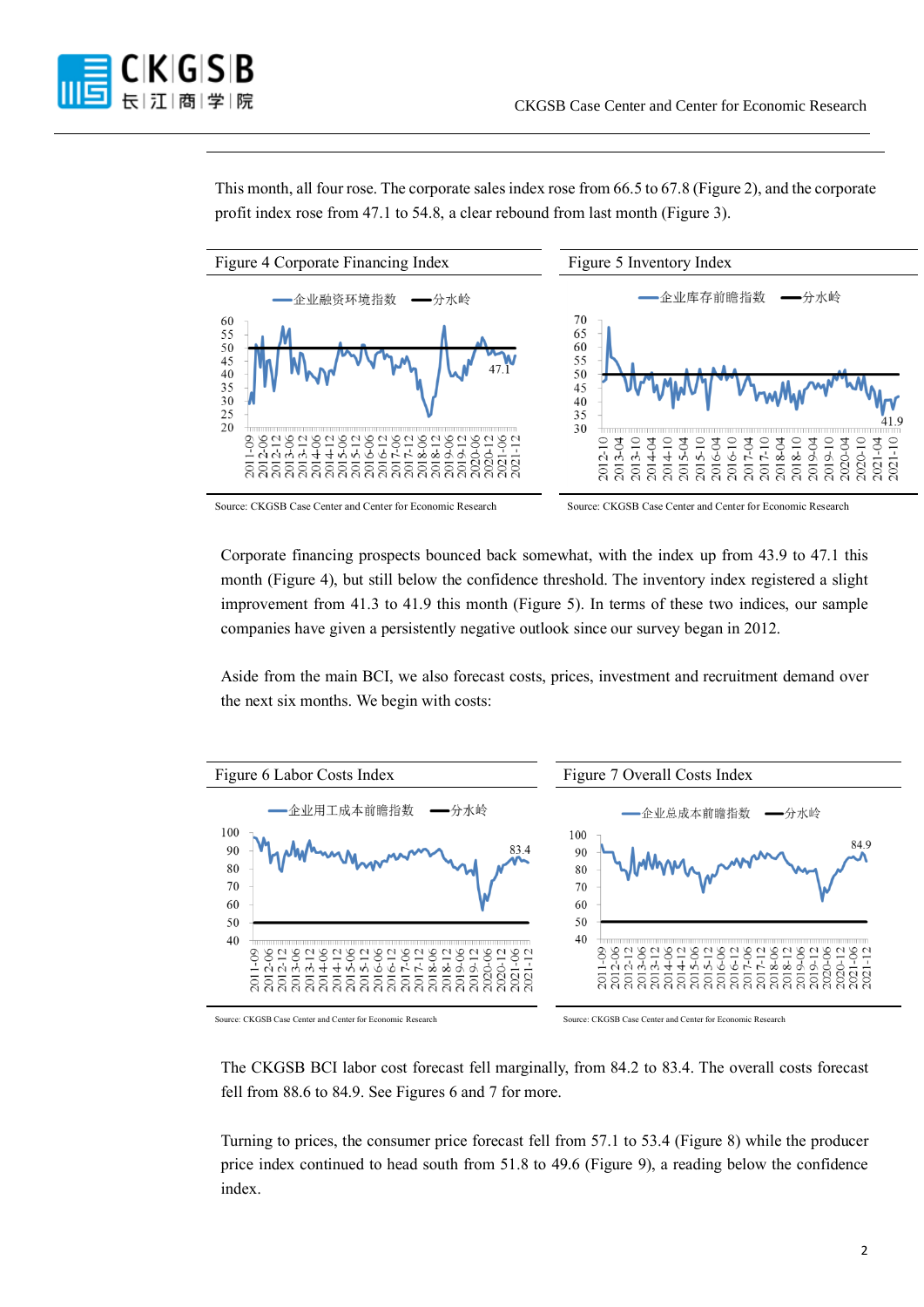



We now turn to investment and recruitment. These indices have been consistently at the more confident end of the scale since the BCI began. In recent months, both have trended downwards, especially recruitment. This month again, both indices rose, with investment prospects up from 65.0 to 68.3 (Figure 10), and the recruitment score up from 64.9 to 66.6 (Figure 11).



Source: CKGSB Case Center and Center for Economic Research Source: CKGSB Case Center and Center for Economic Research

Finally, we include an index recording our sample's relative strength in the marketplace. Figure 12 shows surveyed companies' self-reported competitiveness compared with peers. As our sample mostly comprises of excellent private firms headed by CKGSB alumni, their competitiveness is higher than average (50 points) in their respective industries. This suggests that Chinese industry as a whole is facing a harder time in the near future than the BCI cohort.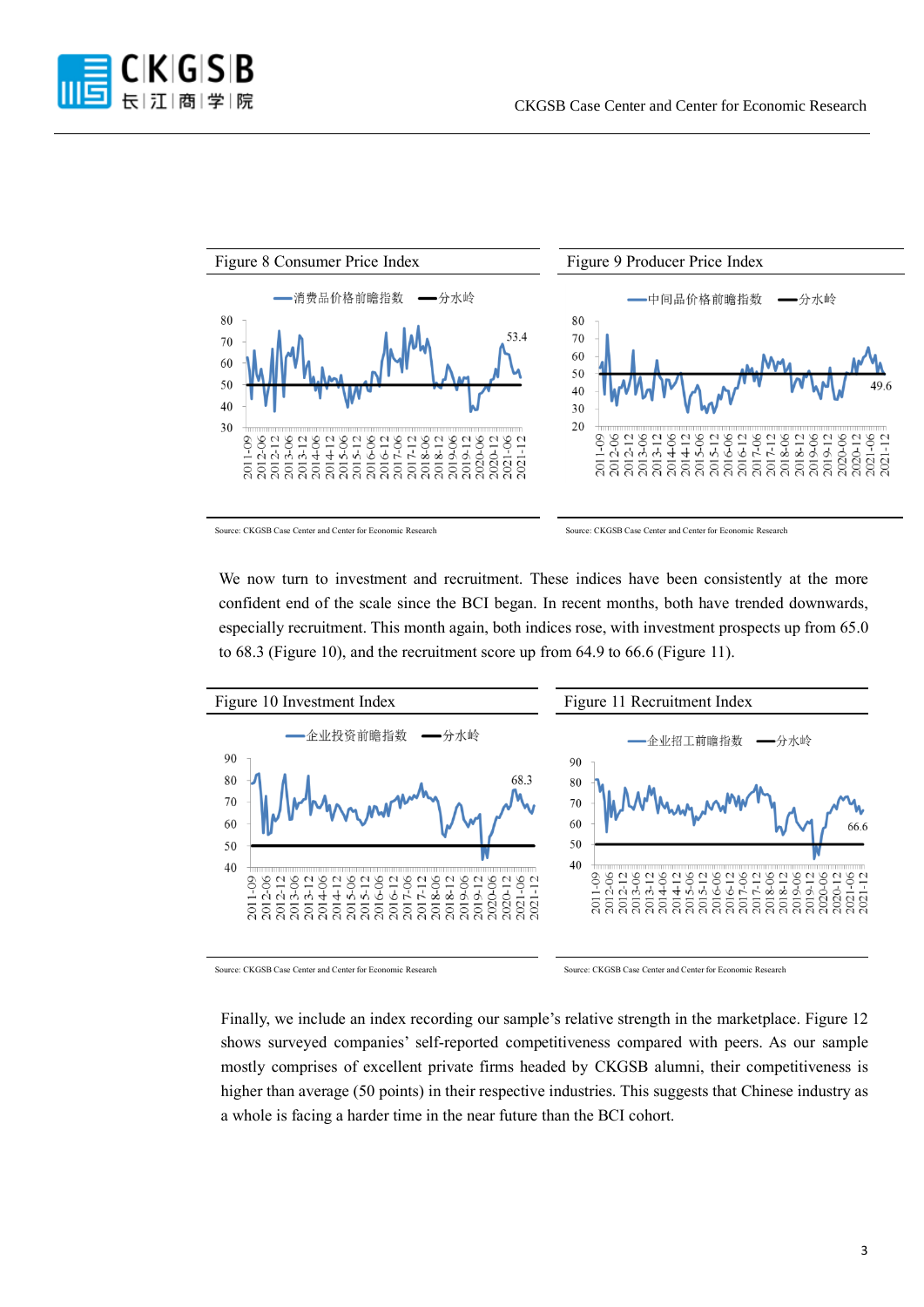

Figure 12 Industry Competitiveness



Source: CKGSB Case Center and Center for Economic Research

#### **CKGSB BCI Introduction**

In June 2011, the CKGSB Case Center and the Center for Economic Research initiated a project to gauge the business sentiment of executives regarding the macro-economic environment in China – calling it a business conditions index.

Under the direction of Professor Li Wei, the two research centers designed and tested the BCI survey in July 2011. In September 2011, the first survey was carried out. 121 surveys have now been completed between May 2012 and December 2021 and 116 reports (There were three months at the beginning for which no report was issued).

#### **Explanation of the Index**

The CKGSB Business Conditions Index (CKBCI) is a set of forward-looking diffusion indicators. The index takes 50 as its threshold, so a value above 50 means that the variable that the index measures is expected to increase, while a value below 50 means that the variable is expected to fall. The CKGSB BCI uses the same methodology as the PMI index.

The survey asks senior executives of companies whether their main products are for consumers or non-consumers, and then asks how they think product prices will change in the next six months. Based on survey responses, we have been able to report expectant changes in consumer and producer prices.

We ask companies for information pertaining to their relative competitive positions in their respective industries. Based on survey responses, we compute a competitiveness index for our sample. The higher the competitiveness index, the more competitive our sample firms are in their respective industries.

#### **Method of Calculation**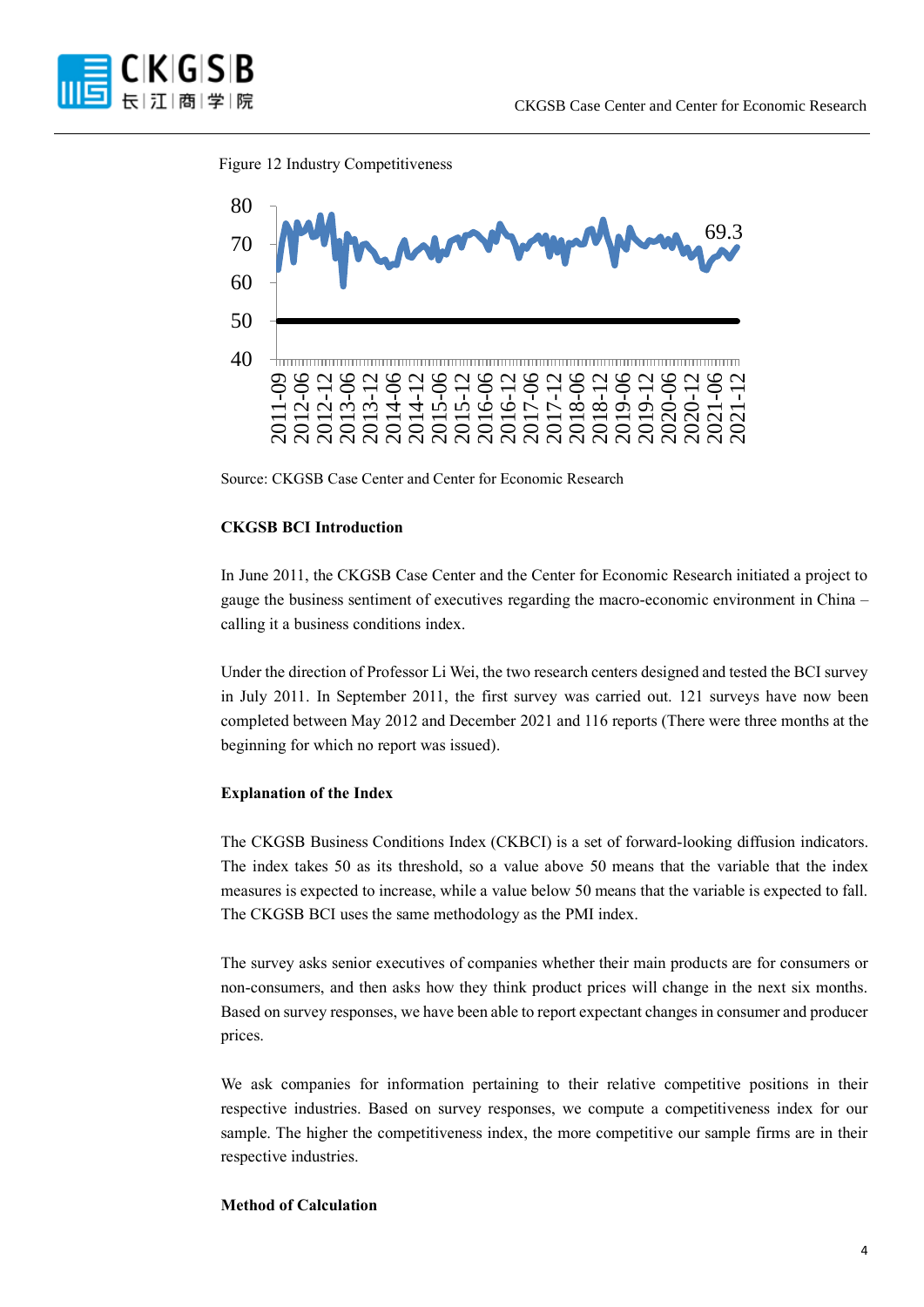

During each survey, respondents are asked to indicate whether certain aspects of their business (e.g., sales) are expected to increase, remain unchanged, or decrease over the forthcoming six months as compared to the same time period last year. The diffusion index is calculated by summing the percentage of "increase" responses and half of the "remain unchanged" responses.

Of all the indices measured for the CKGSB BCI, the overall business conditions index is an aggregate index, which has been calculated, since December 2012, by averaging its four constituent indices of sales, profit, financing environment and inventory. The aggregate BCI index before December 2012 used a different composition of constituent indices, and is therefore not directly comparable to the current BCI index.

# **About Cheung Kong Graduate School of Business**

# *Education for a New Era of Global Business*

Established in Beijing in November 2002 with generous support from the Li Ka Shing Foundation, CKGSB is China's leading non-profit, independent educational institution. The school offers innovative English MBA, Chinese MBA, Executive MBA and Executive Education programs. In addition to its campus in the center of Beijing, it has teaching sites in Shanghai and Shenzhen and representative offices in Hong Kong, London and New York.

# *Thought Leaders on Business in China*

CKGSB faculty, through their on-the-ground research and close relationships with leading domestic executives, provide global thought leadership on both the theory and the practical reality of real-life business in China. They consistently generate important insights into areas that are poorly understood outside of China, such as the globalization strategies of Chinese companies and competition and collaboration among state-owned enterprises, private businesses and multinationals.

# *World-Class Faculty with a Global Perspective*

CKGSB is the only business school in China with the reputation and resources to attract faculty from top business schools such as Wharton, Stanford, NYU and INSEAD. The majority of CKGSB faculty members were born and raised in China before leaving to study and teach abroad. Their bicultural backgrounds have endowed them with a valuable capacity to interpret global business in the context of both China and the West.

#### **The Research Team**

**Li Wei** - Director, CKGSB Case Center and Center for Economic Research; CKGSB Economics Professor; Associate Dean for MBA, +86 10 8518 8858 ext. 3235 wli@ckgsb.edu.cn **Gu Chongqing** - Senior Researcher, CKGSB Case Center and Center for Economic Research +86 216269667[7 cqgu@ckgsb.edu.cn](mailto:cqgu@ckgsb.edu.cn)

**Mengqiu Zhao** – Research Assistant, CKGSB Case Center and Center for Economic Research +86 10 85378477 [cc-pt@ckgsb.edu.cn](mailto:cc-pt@ckgsb.edu.cn)

#### **Disclaimer**

This report is based on public information and field research carried out by CKGSB Case Center